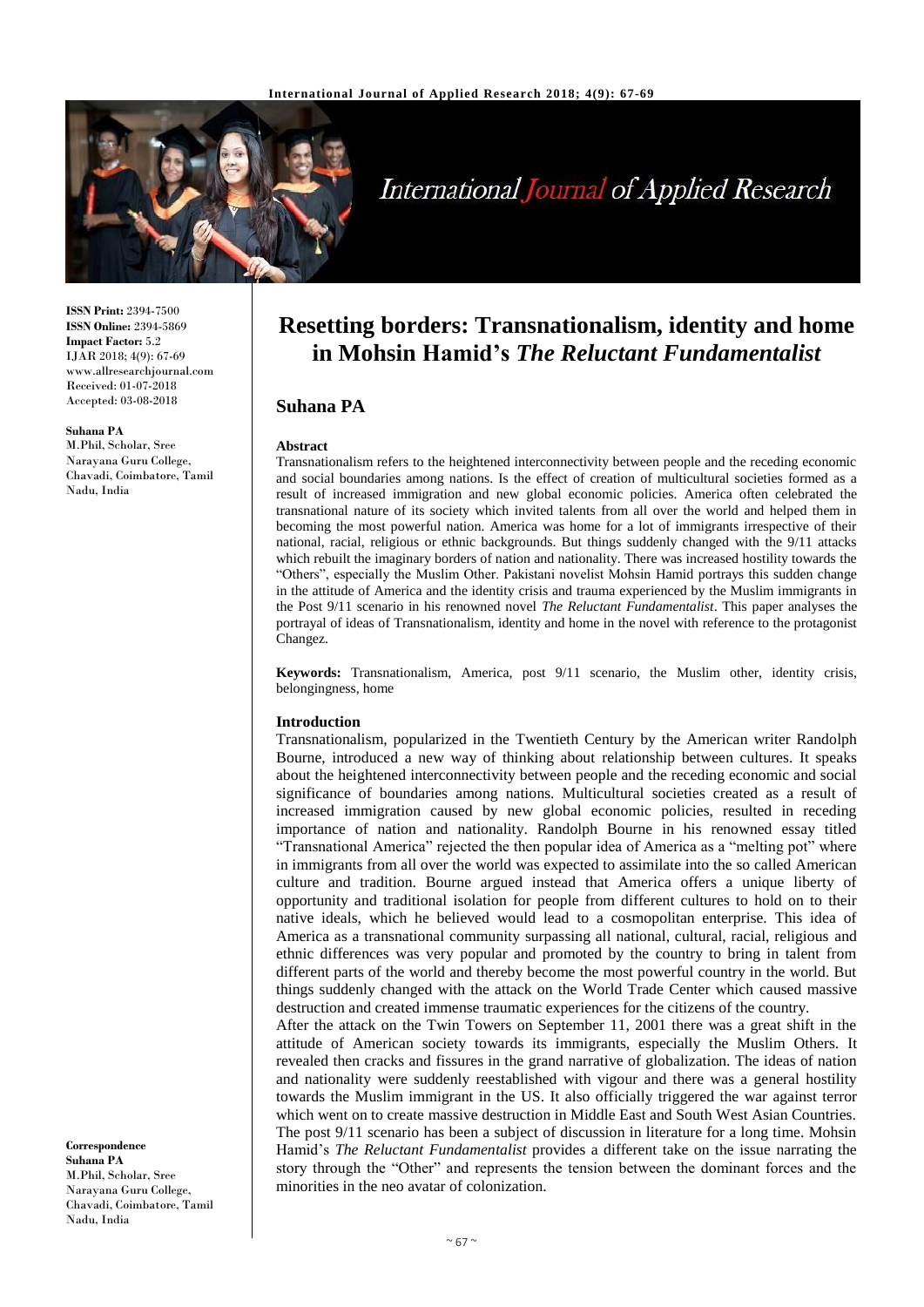Mohsin Hamid himself was born in Pakistan and later lived in America and London, and then returned to Pakistan. His experiences as an immigrant in the globalised world created Changez, the protagonist's experiences. As Peter Morey writes " Hamid's novel tells the story of the life experiences and eventual disillusionment of a gifted young Pakistani, who moves from fully interpellated capitalist fundamentalist" and post political transnational subject to racially profiled and possibly hunted anti American firebrand".

The novel has the structure of a frame story and the dialogic narrative takes place at a coffee shop in the Old Anarkali district of Lahore, Pakistan at an evening. Changez, the protagonist of the novel meets an American at the Old Anarkali District in Lahore, Pakistan and invites him for tea. He tells the American about the years he had spent in America as a student and an employee during the 9/11 and post 9/11 years and how it influenced his life. Changez tells the American all about his years at Princeton, about his investment banking firm, Underwood Sampson & Company, and about his American girlfriend, Erica.

Changez's relationship with America is the central theme of the novel and as the plot progress, we decipher a significant shift in his perspective and his engagement with his adopted homeland. As he sits at the Lahore café and narrates his substantial experience at the US, the anxiety between the "Other" and the nation is fore grounded. The American is always watchful and reacts at the slightest movement as if he expects an attack any moment. Changez consoles the American by introducing himself as a "lover of America" which turns out to be ironic as the story progress

Changez comes from a respected but declining Pakistani family. He manages to get into and attends Princeton University, where he was an excellent student and played the part of the exotic foreigner. He was one of the few privileged foreigners selected after rigorous processes of analysis. He secretly engaged in multiple jobs to support himself even though he was this exotic Prince from the East in Public. He later realises how Princeton indoctrinated a Pro American mindset teaching him to use his skills to help American companies and how happy he was in the beginning to do so. "In return we were expected to contribute our talents to your society, the society we were joining…And for the most part we were happy to do so. I certainly was, at least at first" (Hamid 4)

Even though subtle, the discriminatory attitude of the Americans towards the East is clear through Erica's father's attitude towards him, frequent allusion to political instability in Pakistan, fundamentalism and obsession with religion, which upsets Changez. A sense of neo colonial domination continues to function in the West irrespective of the borderless societies they boast of. The immigrants from the East are constantly reminded of their homeland in a negative way and that they do not belong here. Changez takes a lot of pride in his homeland and feels affected when it is looked down upon.

Often, during my stay in your country such comparisons troubled me. In fact, they did more than trouble; they made me resentful. Four thousand years ago, we, the people of the Indus river basin, had cities that were laid out on grids and boasted underground sewers, while the ancestors of those who would invade and colonise America were illiterate barbarians. Now our cities were

largely unplanned, unsanitary affairs, and America had universities with individual endowments greater than our national budget for education. To be reminded of this disparity was, for me to be ashamed. (36)

Changez always tried hard to hide his Pakistani identity under the mask of American. He tried to completely assimilate into American culture and he even felt like "a New Yorker with the world at his feet" (1) He nurtured his own "American Dream" of becoming successful and rich so that he could change the situation of himself and his family. When he went to Philippines he hides his "Pakistaniness" and act more American as he feels he is respected by the Filippinos only then. When he went to meet Erica at her home he wears a kurta and mentions that he really felt happy as no one noticed him in the busy streets of New York even though he was wearing very unconventional dress in American standards. That was the way American society was, encompassing all the differences. Pre 9/11 he felt home at America. But at the same time he had a strong sense of home with Pakistan which he always missed. As Erica suggests all through the novel he is very excited to talk about his land. But the sense of home and belonging experienced by Changez are complicated with the sudden political events which lead him to a deep reexamination of his relationship with his adopted home and its position in the world.

Post 9/11 scenario disillusioned him. The attack on the World Trade Center happens when Changez was in Philippines and in fact his first reaction was happiness which he himself finds difficult to understand.

I stared as one and then the other of the twin towers of New York's World Trade Center collapsed. And then I smiled. Yes, despicable as it may sound, my initial reaction was to be remarkably pleased… I was caught up in the symbolism of it all, the fact that someone had so visibly brought America to her knees. (72-73)

The increasing hostility he experiences at America on his return fuels up his feeling of non-belongingness. He underwent severe examinations at airports even after his colleagues moved on without any. People started to look at him with suspicion. There was suddenly a sense of American nationalism created among the people. The American flag was found everywhere like a symbol used to enunciate the sense of a nation. "They all seemed to proclaim; We are America – not New York, which, in my opinion, means something quite different – the mightiest civilization the world has ever known; you have slighted us; beware our wrath"(79). And Changez cannot be part of this "nation" as he was a Muslim who belonged to Pakistan. Suddenly he became the "other" which was essential to create the the national unity of "us". He is confused with the image he was given by the public and the hatred he faced. He was lost in this suddenly prejudiced world as he faced an identity crisis in the absence of all sense of belongingness. "I lacked a stable core. I was not certain where I belonged – in New York, in Lahore, in both, in either."(168) Changez explains the changed situations in America as "I was struck by how traditional your empire appeared" (178), reviving the the colonial period which always preserved the difference of the colonizer and the colonized or the self and the "Other". Edward Said in his *Orientalism* suggest the